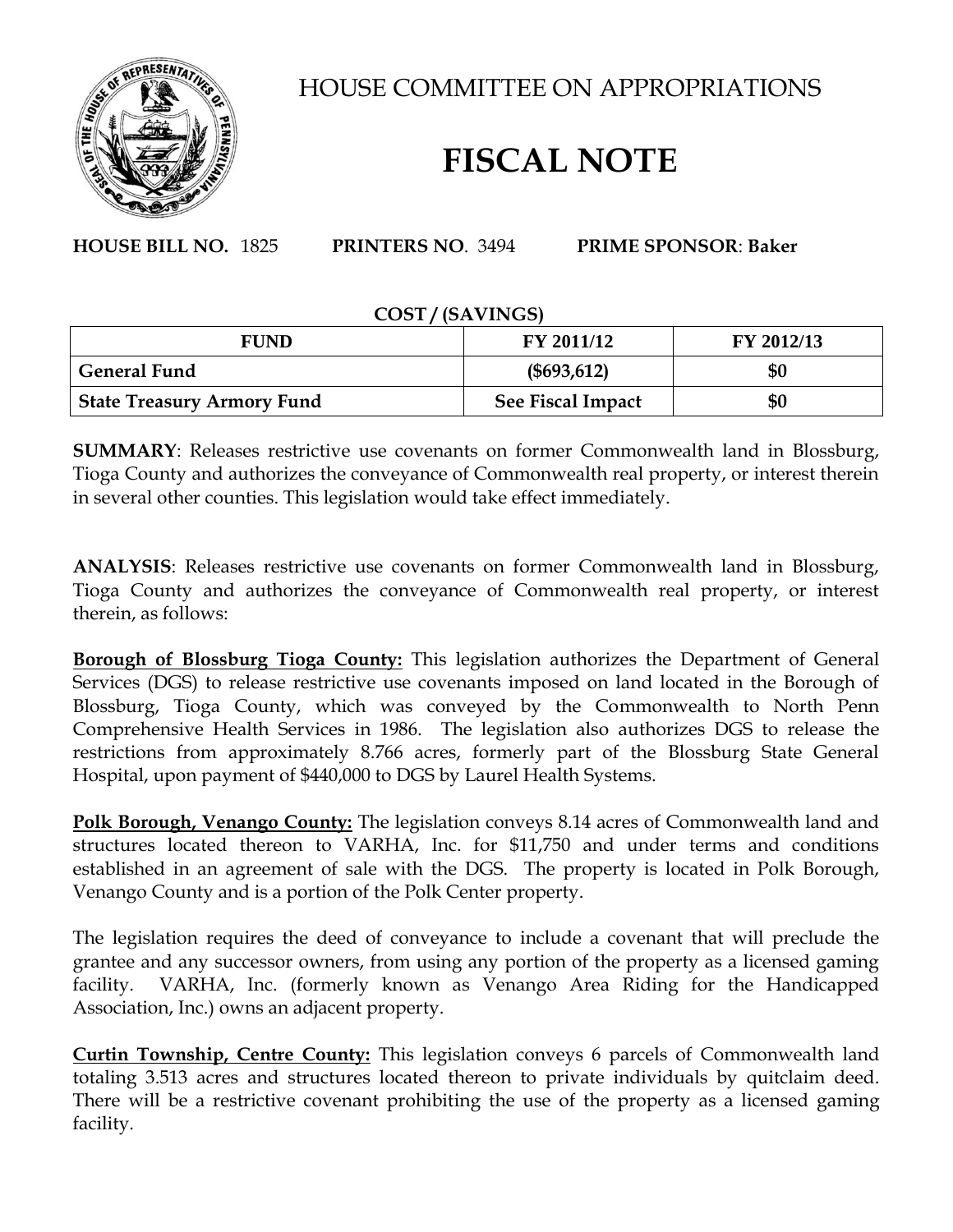**Benner Township, Centre County:** This legislation conveys 2 tracts of land, being a portion of SCI-Rockview, containing 32.06 acres of Commonwealth land to Centre County Industrial Development Corporation (CCIDC). Consideration for this conveyance is \$241,861. There will be a restrictive covenant which prohibits use of the property for a licensed gaming facility.

**White Township, Indiana County:** This legislation conveys a permanent utility easement containing .42 acres of Commonwealth land to Randy M. Thomas with a consideration for conveyance of \$1.00.

**Borough of Canonsburg, Washington County:** This legislation conveys .51 acres of Commonwealth land and the building known as the "Canonsburg Armory" to the highest bidder. The proceeds of this sale will be deposited in the State Treasury Armory Fund.

**Ohiopyle Borough, Fayette County:** This legislation conveys 2.65 acres of Commonwealth land in the Ohiopyle State Park to Ohiopyle Borough and in exchange for the land, Ohiopyle Borough will convey 2.65 acres to the Commonwealth. The parcel to be sold to Ohiopyle Borough will be conveyed free and clear of Project 70 land use restrictions, and subject to residential use only restrictions.

This conveyance was approved as part of Act 43 of 2011. This legislation provides for a 12 month extension for execution of the conveyance. There will be a restrictive covenant which prohibits the use of the property for a licensed gaming facility.

**Union Township, Lebanon County:** This legislation conveys 4.191 acres of Commonwealth land that is currently a portion of Swatara Gap State Park to Kyle A. and Tamara J. Boltz. In exchange the Commonwealth will receive 11.908 acres of land to be added to the existing lands of Swatara Gap State Park from Kyle A. and Tamara J. Boltz.

This conveyance was approved as part of Act 43 of 2011. This legislation provides for a 12 month extension for execution of the conveyance. There will be a restrictive covenant which prohibits the use of the property for a licensed gaming facility.

**FISCAL IMPACT**: This legislation would result in \$693,612 being deposited into the General Fund for the properties in Tioga, Venango, Center, and Indiana Counties. The sale of the property in the Borough of Canonsburg, Washington County shall be sold to the highest bidder with the funds being deposited into the State Treasury Armory Fund. The remainder of the legislation would have no adverse fiscal impact on Commonwealth funds.

| <b>PREPARED BY:</b> | Tim Rodrigo                        |
|---------------------|------------------------------------|
|                     | House Appropriations Committee (R) |
|                     |                                    |

**DATE**: May 23, 2012